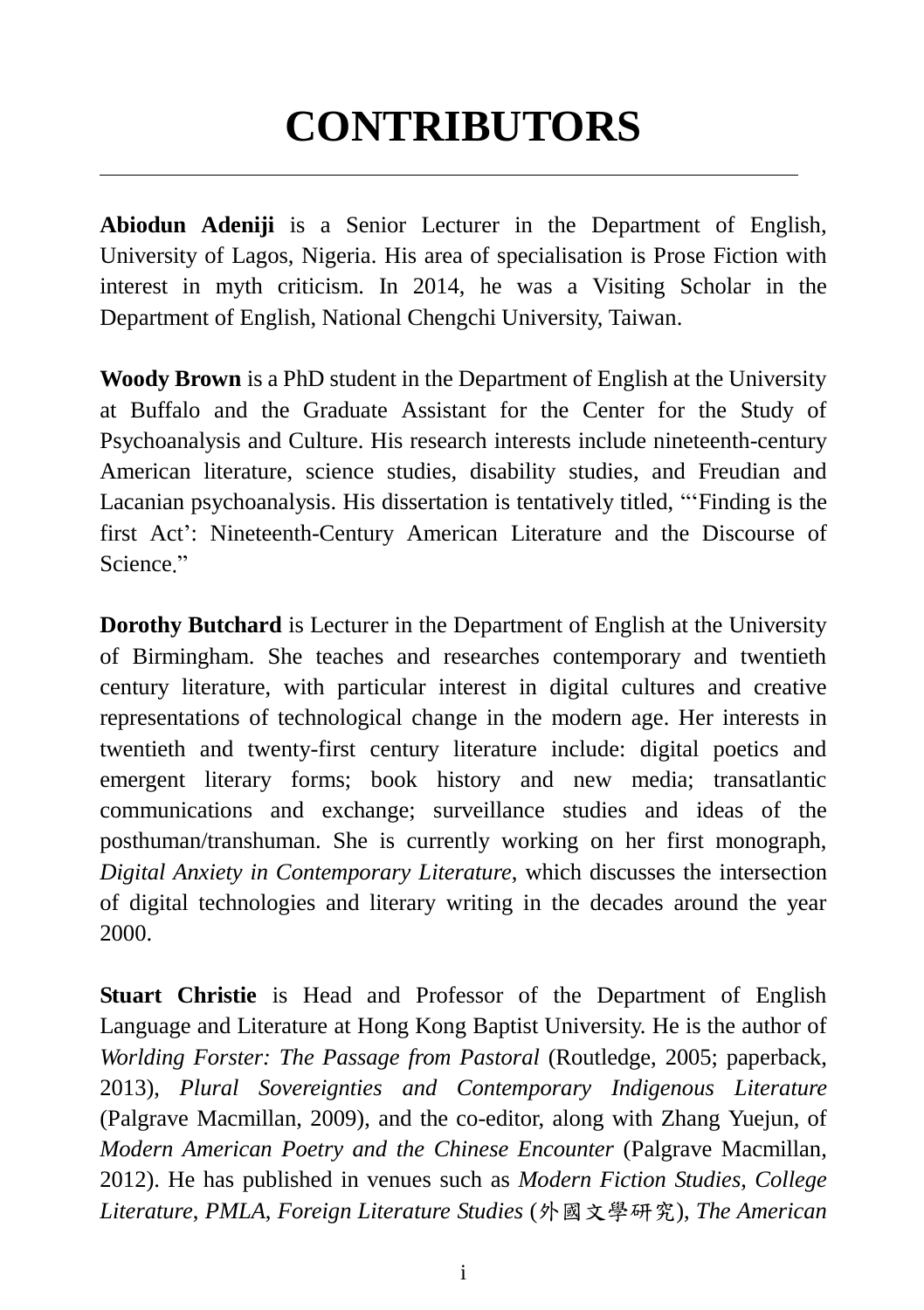*Indian Quarterly*, and *Modernism/modernity Print+*. During 2016-2019, he is serving an Editor-in-Chief of Literature Compass published by Wiley.

**Difeng Chueh** is an assistant professor in the Department of Foreign Languages and Literature, Feng-Chia University. His research interests include eighteenth-century literature, disability studies, aging studies and gender and sexuality studies.

**Páraic Finnerty** is Reader in English and American Literature at the University of Portsmouth. He is the author of *Emily Dickinson's Shakespeare* (2006) and co-author of *Victorian Celebrity Culture and Tennyson's Circle* (2013). His next book, *Dickinson and her British Contemporaries: Victorian Poetry in Nineteenth-Century America*, is forthcoming from Edinburgh University Press.

**Dr. Bo-Yuan Huang** received his PhD in English and Comparative Literary Studies from the University of Warwick in the UK. He is currently a contract-based lecturer in the Language Teaching and Research Center of National Chi Nan University. His current research interest focuses on how mobility is presented in Romantic Cockney essay writers' works in the early nineteenth century.

**Robert Morace** is Distinguished Professor of English at Daemen College in Amherst, New York. He is the author and editor of six books, as well as numerous articles, on contemporary fiction. He serves on the editorial boards of *Critique: Studies in Contemporary Fiction* and *Symbiosis: A Journal of Transatlantic Literary and Cultural Relations*. He has recently co-chaired the 2017 Symbiosis Conference and served as advisor on two volumes in the *Contemporary Literary Criticism* series. In addition to teaching at Daemen College, he has taught in Beijing (2010, 2012 and 2015) and Warsaw (1985-1987), where he returned this spring to teach at Warsaw University's American Studies Center.

**Carl Plasa** is a Professor of English Literature at Cardiff University. His main research interests are in the relationships between literature and slavery and he has published numerous journal-articles and book-chapters in this field, as